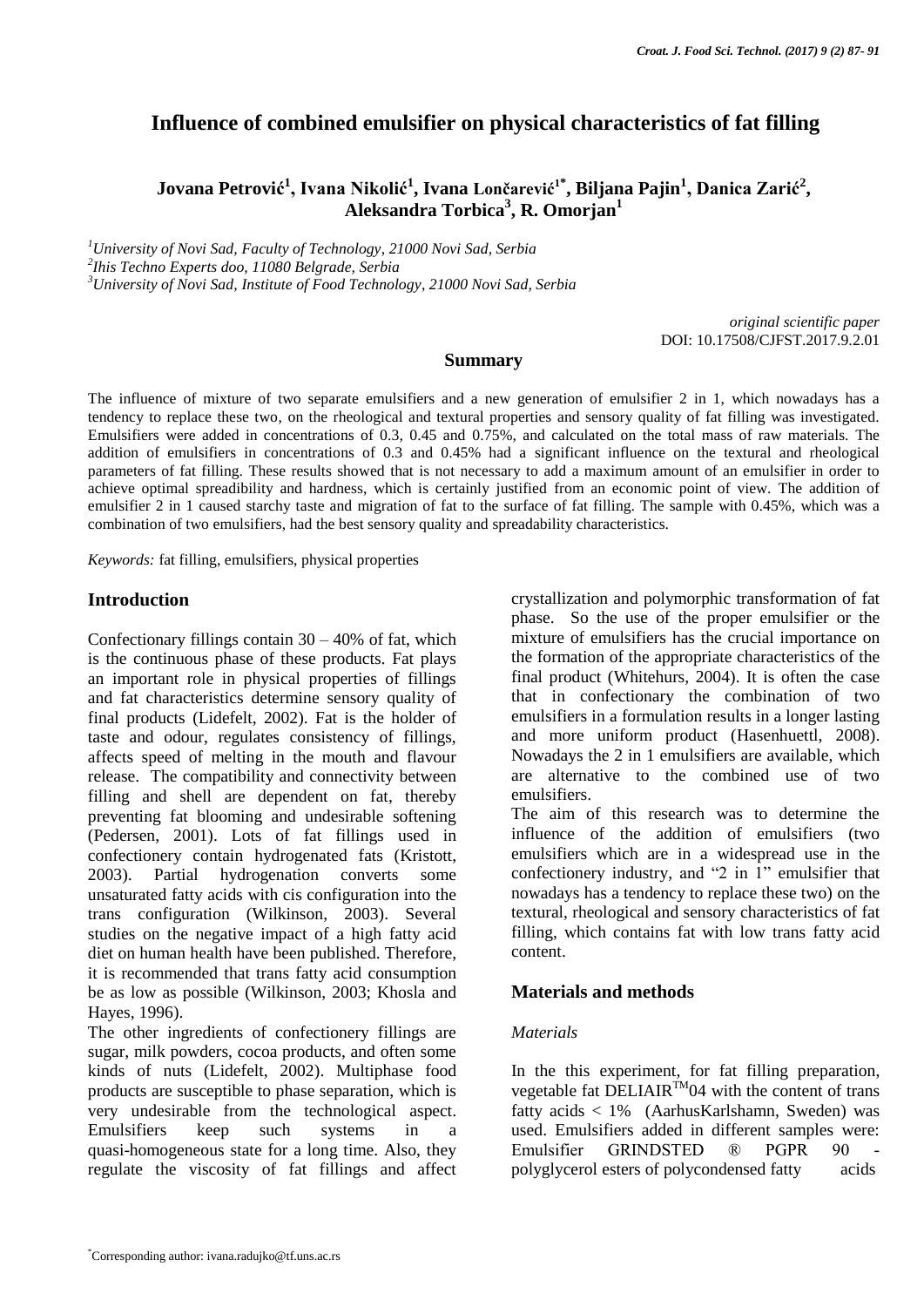from castor oil (hereinafter PGPR 90) (Danesco, Malaysia); emulsifier GRINDSTED ® CITREM LR 10 EXTRA KOSHER – citric acid esters of monoglycerides from refined edible sunflower oil (hereinafter CITREM LR 10) (Danisco, Germany), and emulsifier GRINDSTED ® CITREM LR 2 in 1 KOSHER – citric acid esters of mono - glycerides from refined edible sunflower oil (hereinafter CITREM 2 IN 1) (Danisco, Germany).

## *Samples preparation*

Fat filling (sugar - 30.5%, fat DELIAIR<sup>TM</sup> 04 - 41.3%, dextrose - 15.2%, cocoa powder - 9.1%, milk powder - 3.1%, emulsifier - 0.8%) was prepared in a triple roller mill in "Jaffa" factory from Crvenka, Serbia. In experimental work we used samples of fat filling with the addition of different emulsifiers in different concentrations (Table 1).

# *Textural measurement*

Textural properties were determined by the Texture Analyser TA.XT Plus (Stable Micro Systems, Surrey, U.K.). To define the hardness and the work of shearing of fat fillings, Margarine Spreadability method – MAR4\_SR.PRJ was used. The accessories included TTC Spreadability Rig (HDP/SR) using 5 kg load cell and Heavy Duty Platform (HDP/90). Each sample was placed into the cone sample holder which was put in the base holder, and a 45-degree cone probe was used to penetrate the samples. Measurements were performed at 20 °C with the test speed of 3 mm/s. Calibration (Control Probe) before sample analysis was performed, which ensures that at each measurement the start position of cone probe is at the same distance from the sample holder. During the analysis, the rise of force to a maximum penetration depth was followed. Values of this force present hardness at a specific penetration depth. The size of the area under the curve dependence F (force) of t (time) presents work of shearing.

# *Rheological measurements*

Rheological properties of fat filling samples were determined by the rotational rheometer Rheo Stress 600 (Haake, Karslruhe, Germany) according to O.I.C.C method using a concentric cylinder system (sensor Z20 DIN) (IOCC 2000). Flow curves (shear stress, τ (Pa) versus shear rate,  $\gamma$  (1/s)) were recorded at 40 °C. Shear rate was increased linearly from 0 to 60 1/s for 240 s, then it was held on a maximum shear rate (60 1/s) for 240 s, and afterwards shear rate was decreased linearly from 60 to 0 1/s for 240 s.

## *Sensory evaluation*

Fat filling samples were evaluated by 8 trained panelists recruited from staff members of the Faculty of Technology, University of Novi Sad, Serbia, selected on the basis of their interests and availability. The panellists used  $5$  – point scale to rate the intensity of sensory attributes (ISO 4121:1987). Evaluated attributes were surface appearance (5 – characteristic, no white spots, 1 – white fat spots on surface), hardness  $(5$  – appropriate, soft, 1 - hard), adhesiveness  $(5$  – appropriate, 1- very sticky), flavour  $(5 -$  extremely good, characteristic,  $1 -$  extremely bed), taste  $(5 -$  extremely good, characteristic,  $1 -$  extremely bed) (ISO 5492:1992). Samples were served in white plastic cups labelled with three - digit codes, and water and bread were used for cleaning the mouth between samples.

## *Statistical analysis*

Data obtained in textural and sensory analysis were subjected to the analysis of variance (ANOVA), and the Duncan's test was used as a post-hoc mean separation technique for treatments. Differences among the data were determined at a significance level at 0.05. The data analysis was completed using STATISTICA 10.0 (Statsoft, Tulsa, OK).

| <b>Table 1.</b> Share of emulsifiers in fat filling samples |  |
|-------------------------------------------------------------|--|
|-------------------------------------------------------------|--|

| Sample   | PGPR 90 (%) | CITREM LR $10$ $(\%)$ | CITREM $2$ in $1$ $(\%)$ |
|----------|-------------|-----------------------|--------------------------|
| Sample 0 |             |                       |                          |
| Sample 1 | v.          |                       |                          |
| Sample 2 | 0.15        | 0.3                   |                          |
| Sample 3 | 0.25        |                       |                          |
| Sample 4 |             |                       | 0.3                      |
| Sample 5 |             |                       | 0.45                     |
| Sample 6 |             |                       | 0.75                     |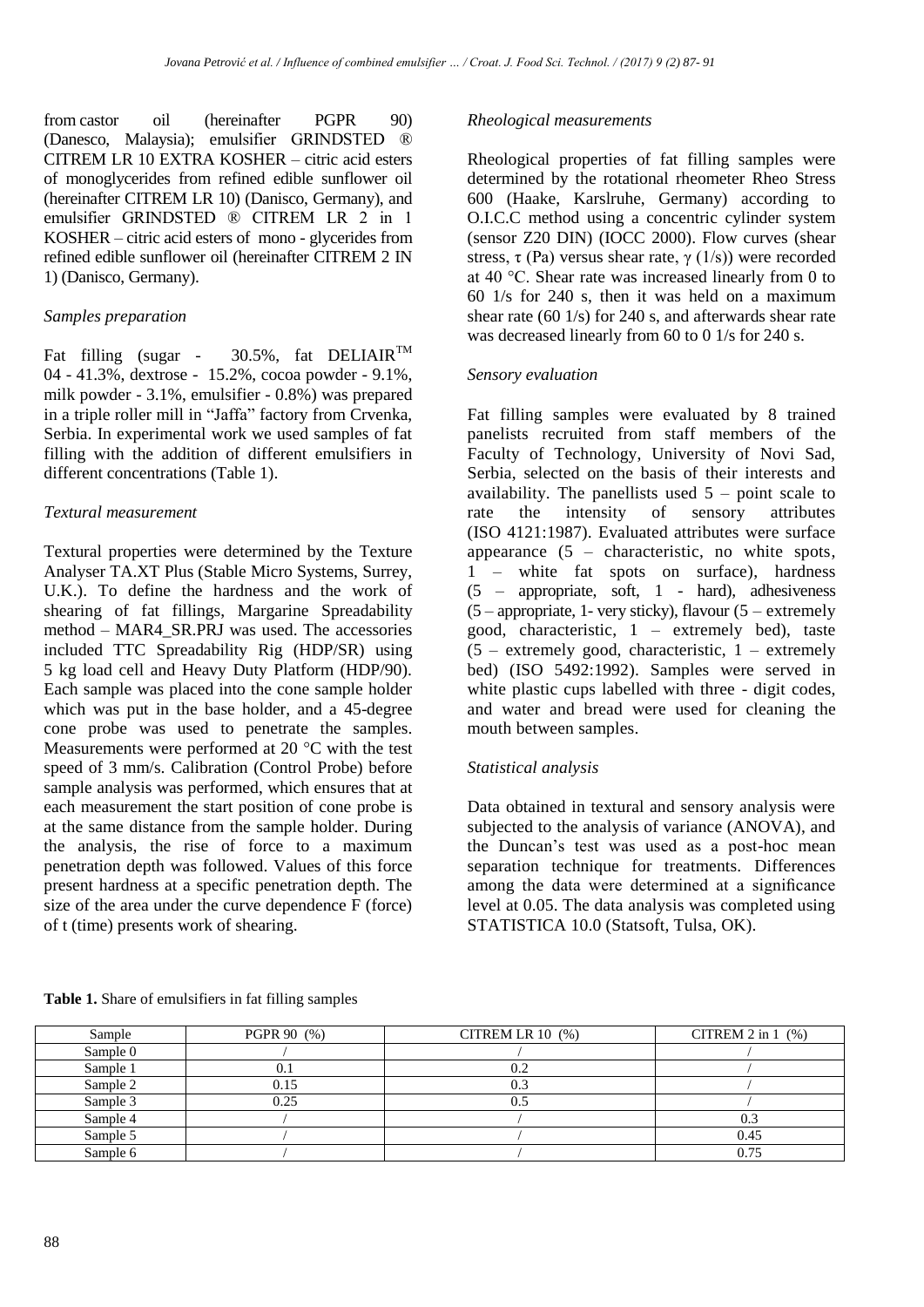# **Results and discussion**

#### *Textural measurement*

Values of textural parameters of fat filling samples with different type of emulsifiers in different concentrations are given in Table 2.

Values of hardness and work of shearing for samples with the addition of the combination of two emulsifiers, which are commonly used in the manufacture of this type of filling, are statistically significant lower  $(p<0.05)$  when compared to the sample 0 (control sample). This means that the addition of the combination of these two emulsifiers in all concentration significantly affects the improvement of fat filling spreadability. Emulsifier 2 in 1 also has statistically significant influence on the decrease of hardness and work of shearing of fat fillings at concentration of 0.3 and 0.45%. However, at a concentration level of 0.75%, emulsifier 2 in 1 did not significantly reduce hardness of fat filling. These results show that it is not necessary to add a large amount of emulsifier in order to achieve optimal spreadability and hardness of fat filling, which is certainly justified from an economic point of view.

## *Rheological measurement*

Rheological properties are very important not only during processing, but alsofor the quality of the final product. The influence of emulsifiers at a concentration of 0.3, 0.45 and 0.75% on the rheological characteristics of fat filling is shown in Fig. 1, Fig. 2 and Fig. 3 respectively.

In all cases, addition of emulsifiers regardless of type and concentration diminished viscosity of fat filling compared with control sample, i.e. the sample without emulsifier. This result indicates that emulsifiers decreased the energy required for destroying the system. The addition of lower concentrations (0.3 and 0.45%) of tested emulsifiers (Fig. 1 and 2) has clearly influenced the viscosity reduction of fat filling. The results also show that the combination of two emulsifiers has the

same influence on the viscosity reduction of fat filling as emulsifier 2 in 1. The sample of fat filling with the addition of emulsifier 2 in 1 in concentration of 0.75% (sample 6), has a higher viscosity when compared with samples which contain the same concentration of the combination of emulsifiers, and with samples containing the lower concentrations of emulsifier 2 in 1. This also indicates that is not necessary to add a large amount of emulsifier in order to achieve the optimal viscosity of fat filling.

#### *Sensory analysis*

Results of the sensory analysis of fat filling samples are given in Table 3. The sample without emulsifier and samples with low concentrations (0.3 and 0.45%) of combination PGPR 90, and CITREM LR 10 have similar sensory characteristics. These results indicate that the amount of low concentrations of these emulsifiers has not statistically significant effect on the sensory quality of fat filling  $(p>0.05)$ . A slight deterioration of sensory characteristics, primarily in the appearance due to the extraction of fat on the surface, was observed in the sample with the highest concentration of these two emulsifiers (sample 3).

The increase in the amount of emulsifiers regardless of type and concentration causes fat separation. Scores for hardness and adhesiveness increased with the increase in the amount of emulsifiers, except for the sample with the highest concentration of emulsifier 2 in 1. The addition of emulsifier 2 in 1 has statistically significant influence on the sensory characteristics of fat filling. The panelists indicate that the taste becomes starchy, and there was a separation of fat on the surface, at all concentrations of this emulsifier. These changes are particularly pronounced in the sample with the highest concentration of emulsifier 2 in 1 (sample 6). The samples with this emulsifier have better aeration properties than samples with the combination of two emulsifiers, and the control sample. The best sensory characteristics have been observed in samples with lower concentrations of the combination of two emulsifiers (sample 1 and sample 2).

| Sample   | Hardness $(g)$                 | Work of shearing (g sec)     |
|----------|--------------------------------|------------------------------|
| Sample 0 | $527.88 \pm 0.96^{\text{a,f}}$ | $478.79 \pm 1.10^a$          |
| Sample 1 | $490.66 \pm 0.89^b$            | $424.59 \pm 0.63^b$          |
| Sample 2 | $489.22 \pm 0.76^b$            | $442.59 \pm 1.21^{\circ}$    |
| Sample 3 | $469.76 \pm 0.84^{\circ}$      | $421.26 \pm 1.26^{\circ}$    |
| Sample 4 | $497.28 \pm 1.05^{\circ}$      | $450.52 \pm 0.92^e$          |
| Sample 5 | $463.44 \pm 1.21^e$            | $437.75 \pm 1.06^{\text{t}}$ |
| Sample 6 | $522.37 \pm 0.73$ <sup>f</sup> | $465.28 \pm 1.05^g$          |

**Table 2.** Textural parameters of fat filling samples

a-f Values of the same column with the same superscript are not statistically different (p>0.05)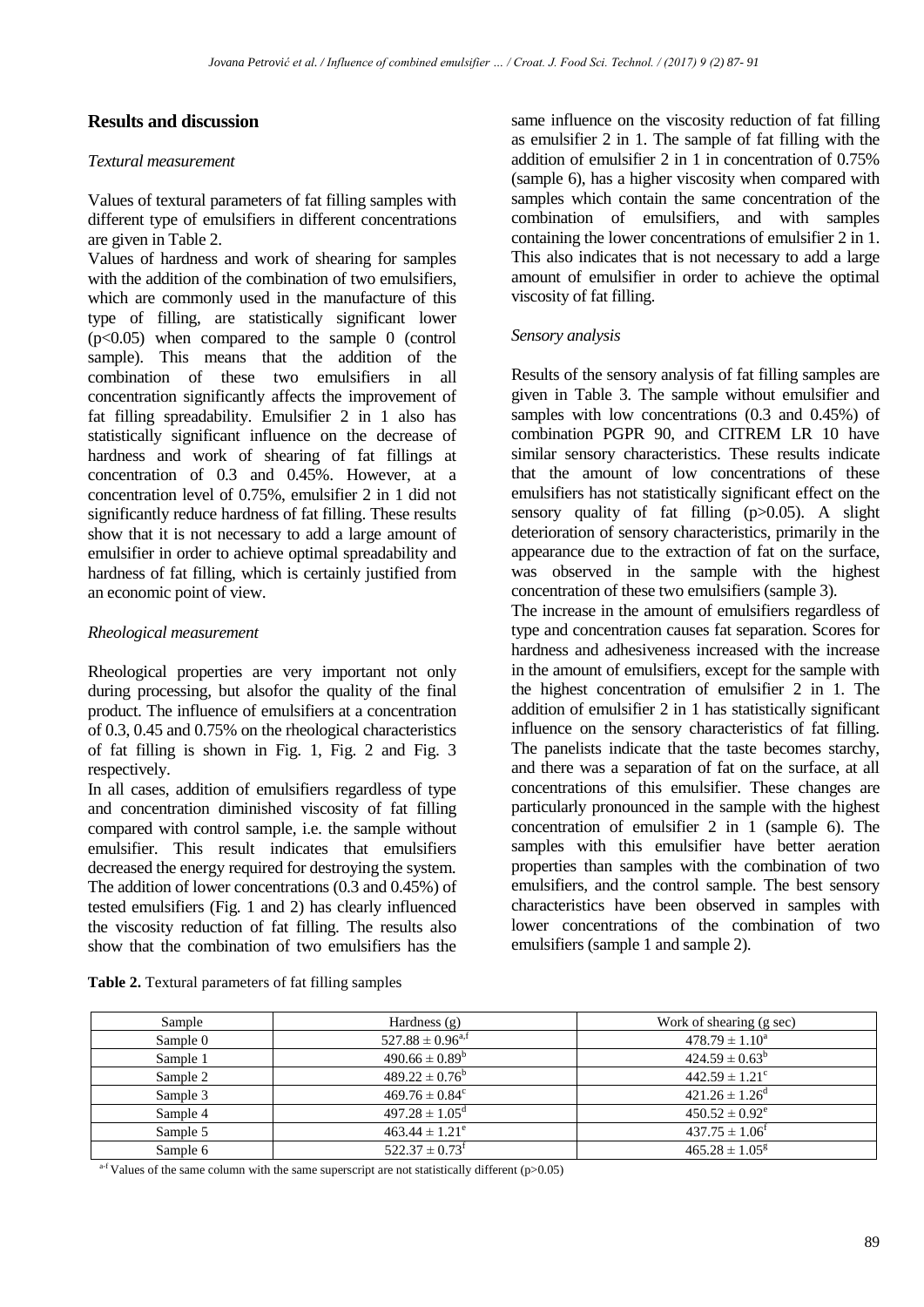

**Fig. 1.** Flow curves of fat fillings for control sample and samples with 0.3% emulsifiers



**Fig. 2.** Flow curves of fat fillings for control sample and samples with 0.45% emulsifiers



**Fig. 3.** Flow curves of fat fillings for control sample and samples with 0.75% emulsifiers

# **Conclusions**

The results showed that the addition of combination of emulsifiers PGPR 90 and CITREM LR 10, and lower concentrations of emulsifier 2 in 1 decrease work of shearing and hardness, which directly indicates improvement of spreadability of fat filling. The addition of emulsifiers in concentrations of 0.3 and 0.45% generally leads to decreasing of tixotropic loop area which indicates the better homogeneity of the system. The sample with the highest concentration of emulsifier 2 in 1 (0.75%) has greater viscosity than the sample with the same

concentration of the combination two emulsifiers. Increase in the concentration of emulsifiers to the maximum led to the extraction of fat onto the surface, which is especially expressed in emulsifier 2 in 1. Scores for sensory quality were better for samples with lower concentrations of the combination of two emulsifiers (sample 1 and sample 2). The addition of emulsifier 2 in 1 caused starchy taste and decreased total sensory quality of the fat filling. The best sensory quality and spreadability characteristics showed sample 2 (sample with 0.45% of combination of emulsifiers PGPR 90 and CITREM LR 10).